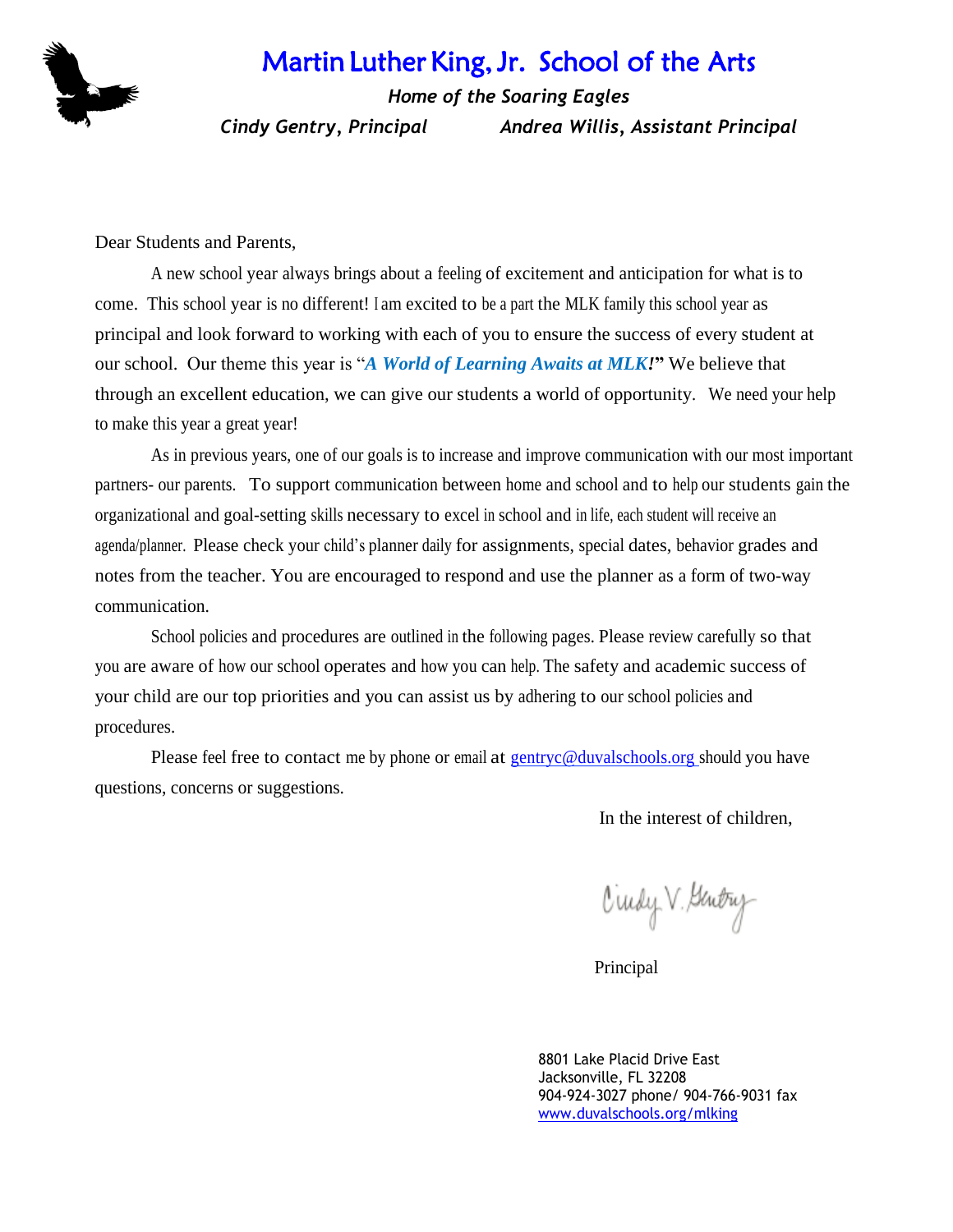## **Duval County Public Schools 2019 - 2020 Calendar**

## **SCHOOL STARTS AT 8:30 AM AND ENDS AT 3:00 PM**

First Day of School - August 12, 2019 Last Day of School – May 29, 2020

| Diuuchi Honuu yb   |                           |  |  |  |  |
|--------------------|---------------------------|--|--|--|--|
| Sep 2              | Labor Day                 |  |  |  |  |
| Oct 18             | <b>Planning Day</b>       |  |  |  |  |
| Nov 11             | Veteran's Day             |  |  |  |  |
| Nov 27-29          | Thanksgiving              |  |  |  |  |
| Dec $20$ - Jan $3$ | <b>Winter Break</b>       |  |  |  |  |
| Jan 6              | <b>Planning Day</b>       |  |  |  |  |
| Jan $17$           | School Closed/Weather Day |  |  |  |  |
| Jan 20             | M. L. King, Jr. Holiday   |  |  |  |  |
| Feb 17             | President's Day           |  |  |  |  |
| Mar 9-13           | <b>Spring Break</b>       |  |  |  |  |
| Mar $27$           | <b>Planning Day</b>       |  |  |  |  |
| Apr $10$           | Good Friday               |  |  |  |  |
| May 25             | <b>Memorial Day</b>       |  |  |  |  |
| June $1-3$         | <b>Weather Days</b>       |  |  |  |  |

#### **Student Holidays**

### **WEATHER DAYS**

Weather days are included in the calendar in case instructional time is lost due to inclement weather. If days are not lost, these days are used as non-attendance days for students and teachers.

### **EARLY DISMISSAL DAYS**

For the 2019-2020 school year, students will be dismissed 105 minutes early one Wednesday per month. School hours on these days will be from 8:30-1:15. The following days will be Early Dismissal Days this year:

## **August 28, September 25, October 30, November 13, December 11, January 29, February 26, March 25, April 29, and May 20**

**District Office Phone Numbers: Exceptional Child Education - 390 – 2071 Extended Day Programs - 858 - 6080 Food Services – 732 - 5117 Hospital / Homebound – 348 – 7849 Superintendent of Schools – 390 - 2115 Truancy – 390 – 2094 Transportation – 858 - 6200**

> **Websites [www.duvalschools.org](http://www.duvalschools.org/) [www.duvalschools.org/mlking](http://www.duvalschools.org/mlking)**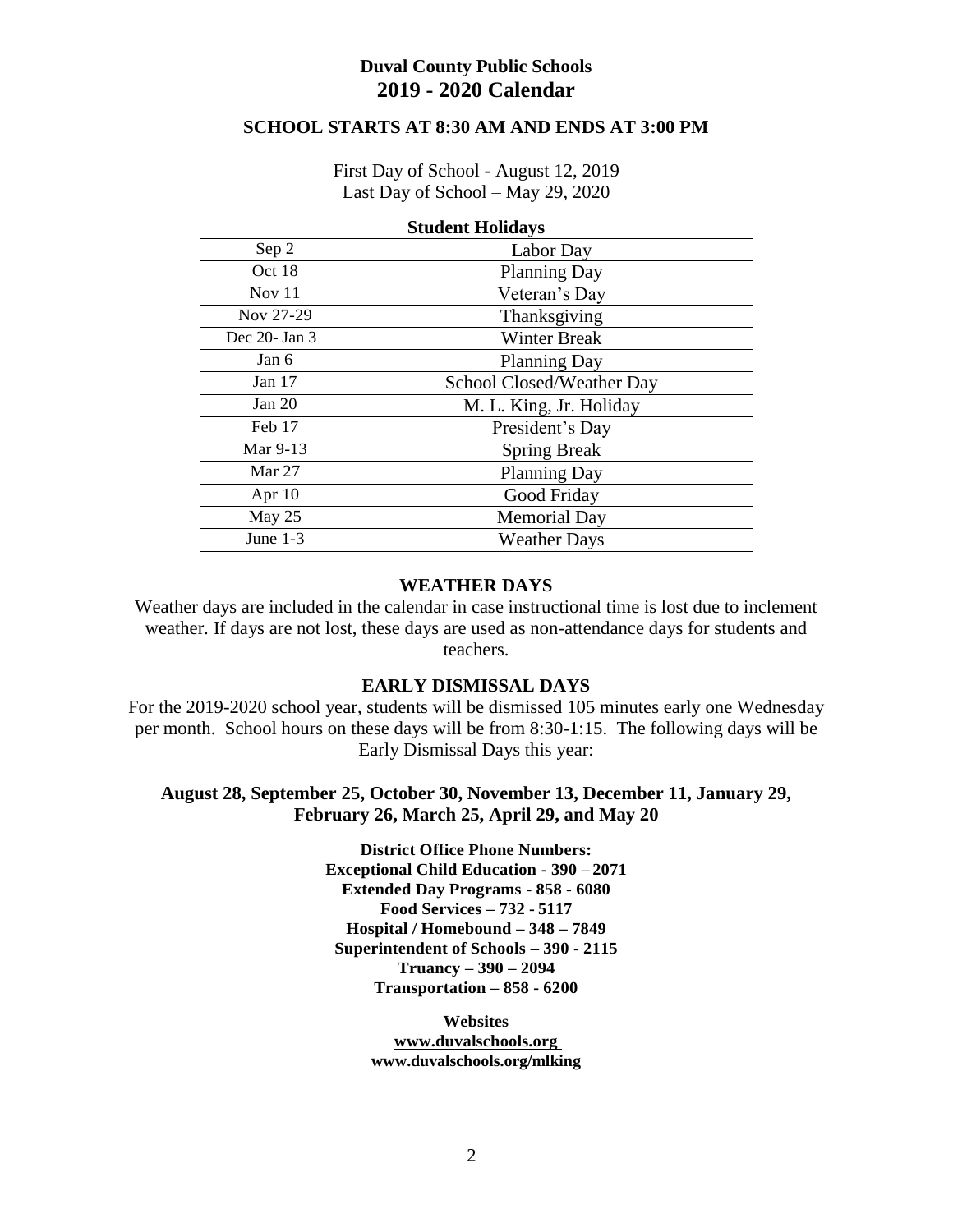#### **ARTICLES PROHIBITED IN SCHOOL**

Toys, weapons of any kind, roller shoes and rolling backpacks have proven to be dangerous and disruptive in school and may be in violation of the Code of Conduct. **Please do not bring these items to school.**

#### **ATTENDANCE-** *Please see the Student Code of Conduct for the School Board Policy.*

#### **School attendance shall be the direct responsibility of parents/guardians and students.**

- $\triangleright$  All students are expected to attend school regularly, receive total instructional time, and be on time for classes in order to benefit from the instructional program.
- $\triangleright$  When returning to school after an absence, the student must present a written, dated excuse from parent or guardian explaining his or her absence. *If a note is not received, the absence is considered unexcused*.
- Excessive absences (excused or unexcused) and tardiness will be referred to the Attendance Intervention Team (AIT) and possibly to the State Attorney's Office.
- $\triangleright$  No child is allowed to leave school without permission from the principal or designee. A parent who wishes to pick up a child during school hours must come to the main office and sign the *Student Sign-out Log*. The parent or other authorized party listed on the student's information card may sign a student out of school. **A photo ID will be required**. An office staff member will call the student from class.
- $\triangleright$  Parents must wait in the office and may not go to the classroom to retrieve the child.
- **Students will not be released during the last 45 minutes** of the school day without permission of the principal or designee. This causes a disruption to the closing routines for all students.

#### **BICYCLE RIDING**

Only students in grades 3, 4 and 5 may ride bikes to school. Bicycles must be parked and locked in the designated area. All bicycle riders under the age of 16 must wear a bicycle helmet (F.S. 316.2065(3d)). Bike riders are to be courteous to students walking to school and are not to ride on school grounds.

#### **BUS INFORMATION**

- **An adult must meet kindergarten students and / or any student who is the only one at a bus stop. Bus drivers will not release students if they deem the situation is unsafe.**
- **All kindergarten bus riders must have a completed and signed Kindergarten Dismissal form.** This form allows the parents to designate how their child will go home from the bus stop. Kindergarten students will not be allowed to ride the bus without a signed dismissal form.
- $\triangleright$  Students whose permanent residence is 1.5 miles or more from school are eligible for transportation. Bus schedules will be distributed to all students transported by bus and are available in the office.
- $\triangleright$  Bus students are expected to ride to and from school daily. They are to be at the stop 10 minutes before pickup time. Students must ride the bus to which they are assigned. **Children may not change their bus assignment without prior written approval from their parents and the principal or designee**.
- $\triangleright$  **Bus transportation is a privilege.** The school principal or designee may suspend from the bus any transported students who refuse to obey the rules on a school bus.

#### **BUSINESS PARTNERS**

We are proud to have the support of our business partners. Local businesses support our school through donations, volunteer hours and incentive awards for our students. We are always eager to acquire additional business partners. If you have suggestions for potential Business Partners, please inform the office staff.

#### **CAFETERIA**

- $\triangleright$  The cafeteria is a vital part of our school. A well-balanced breakfast and lunch are provided for all students. All students are expected to display acceptable decorum and follow the LUNCHES procedure, as follows:
	- o *Listen to adults.*
	- o *Use good table manners*
	- o *Neat and tidy area.*
	- o *Conversation Level 1 (whisper voices)*
	- o *Hand up for Help*
	- o *Enjoy your lunch*
	- o *Stay seated.*
- Please clearly mark lunch boxes with your child's name. For safety reasons, **no** glass bottles or pop-top cans are to be sent in a child's lunch.
- Please do not send candy, gum or soda for lunch.
- $\triangleright$  Parents are welcome to join their children for lunch, but must first check in at the front office and must sit in the special dining area outside the cafeteria.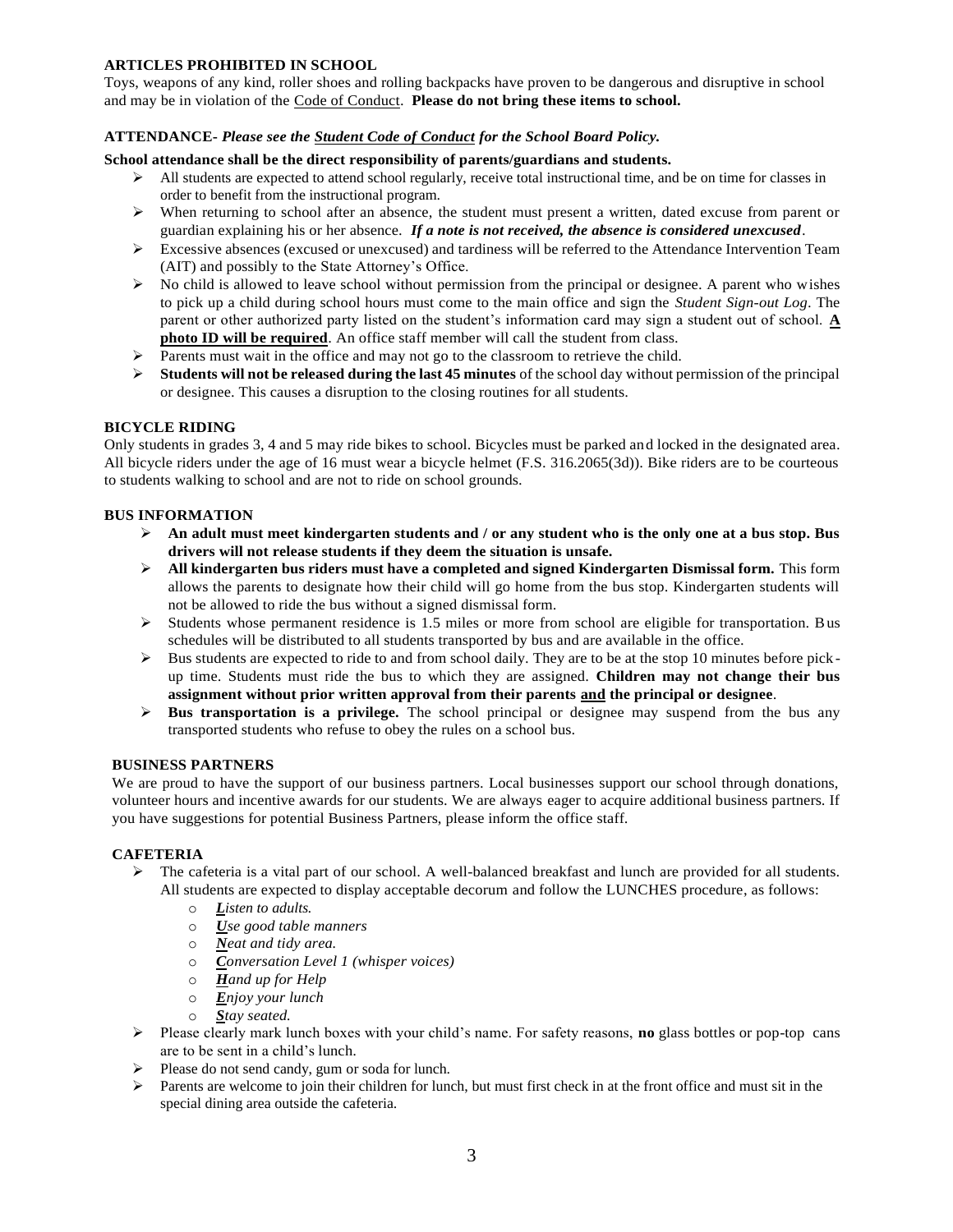#### **CAR RIDERS / WALKERS**

- It is requested that parents use the marked Student Loading Zones. The Crossing Guards and /or Safety Patrols are on duty before and after school to assist our students. Students should only be dropped off along the curb in the car circle. Please do not drop students off in the parking lot, as doing so requires them to have to cross in front of cars.
- $\triangleright$  Students should not arrive at school before 8:00 AM.

#### **CHANGE OF ADDRESS/PHONE NUMBER**

It is **imperative** that current information is always on file in the office so we can contact you regarding your child. If your address, telephone number(s)- work, cell, home- should change at any time during the school year, please update your information in the main office.

#### **CONDUCT**

Students are expected to behave as ladies, gentlemen and scholars while at school. **No student has the right to deprive another of the opportunity to learn.** Each student is expected to show respect for teachers, school personnel, fellow students and school property. Students must follow the Schoolwide Expectations (rules) and our Guidelines for Success.

#### **Schoolwide Expectations**:

- Be Safe.
- Be Kind.
- Be Responsible.
- Be a Learner.

#### Guidelines for Success:

At Martin Luther King, Jr. FAME Academy, we DREAM. We are

- **D**etermined to be successful
- **R**espectful of self and others
- Enthusiastic about learning
- Active in our community and school; and we always
- Make good choices.

Students who do not conduct themselves in an appropriate manner will be disciplined in accordance with the *Duval County Public Schools Code of Student Conduct*. We will review the *Code of Conduct* with your child at the beginning of the school year and as needed throughout. The *Code of Conduct* is available on the DCPS website at [www.duvalschools.org.](http://www.duvalschools.org/) If you require a hard copy, please call the office.

#### **CONFERENCES**

Parent-teacher conferences are encouraged to keep parents well-informed of the progress of their children. Please call the school office to schedule a teacher conference. Conferences are normally scheduled immediately before or after the student day. School office hours are 7:30 a.m. - 4:00 p.m.

#### **DISMISSAL**

The school day ends at 3:00; so instruction will take place up until 3:00. Dismissal procedures will begin at 3:00. Students who must leave early for appointments must be checked out before 2:15. **Students may not be checked out during the last 45 minutes of the school day** as it disrupts closing of school activities. To keep each student safe during dismissal, parents must designate how their child will go home in the afternoon. Please choose from the following dismissal options:

- o Car riders are picked up in the car circle. **Please remain in your car**. Your child(ren) will be brought out to you. Please pull up all the way up so that we can load as many students as possible. **If you would like to park and meet your child, please designate your child as a walker and meet them at the walker gate next to the Media Center on the Clyde Drive side of the building**.
- o Bus riders are escorted to the bus port. **All kindergarteners must have a Bus Dismissal Form**. If you need to change your child's bus, please write a note to the teacher. All changes must be approved by an administrator.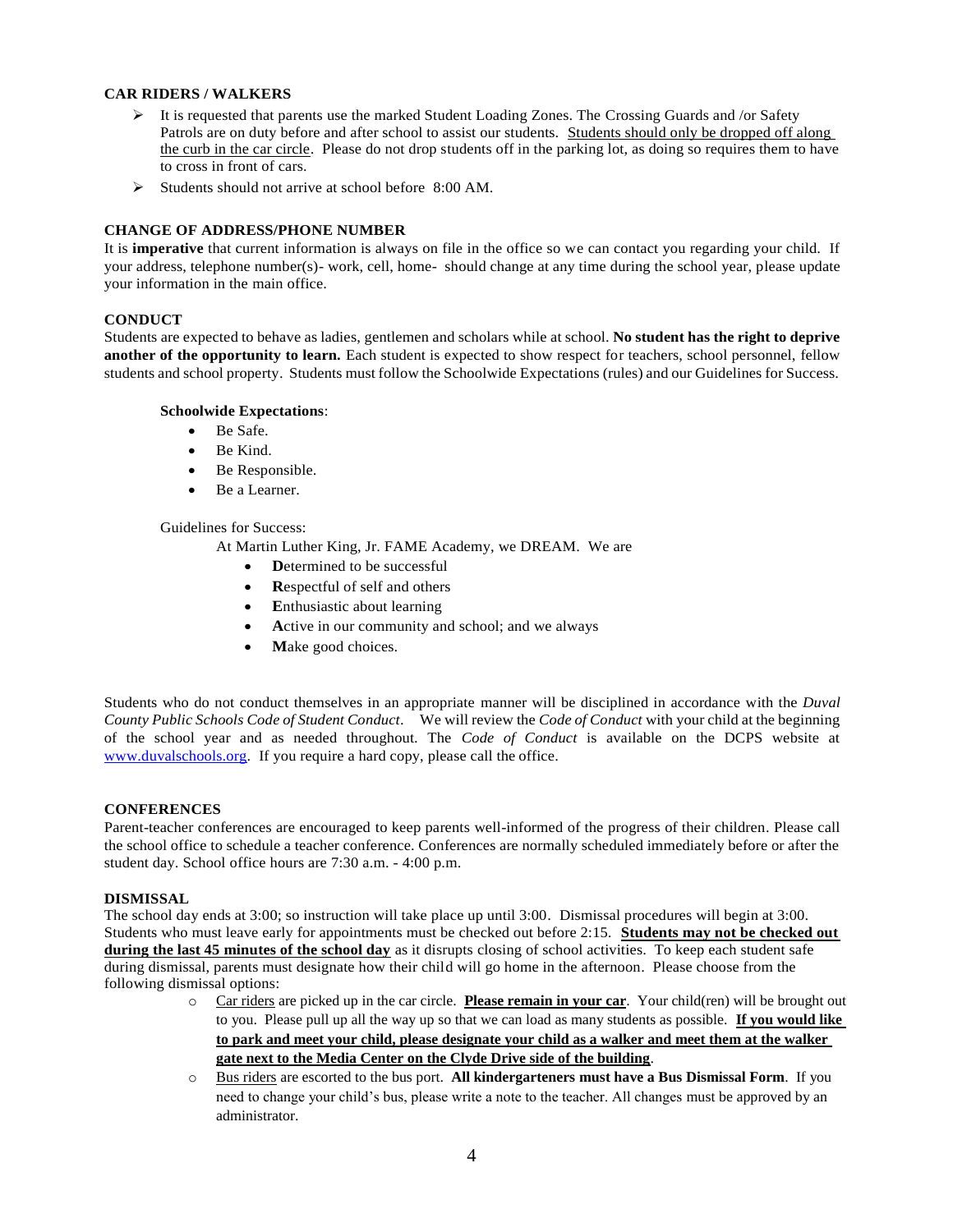- o Daycare van riders are collected on the side of the building near the cafeteria. If your child rides a daycare van, please notify the teacher with the name and number for the daycare.
- o Boys and Girls Club students are escorted directly to the club each afternoon and must be checked in each day. BGC hours are from 3:00-6:00**. If you must pick up your child early from BGC, you may do so beginning at 3:30 p.m.** OR you will have to check them out early from school prior to 2:15 p.m. BGC Members **may not** be picked up early during dismissal.
- o Walkers and bikers are escorted to the gate near the Media Center at 3:00. Students exit on the Clyde Drive side of the building.
- o **If you would like to park your car and walk up to the building to meet your child OR you live nearby and will walk and meet your child, you must designate your child as a walker and meet them at the gate. You may not walk up to the car rider line to meet your child.**

#### **DRESS CODE**

Student behavior is influenced by proper dress and grooming. The Duval County School Board has established guidelines to aid parents and students in selecting proper attire and can be found in the *Student Code of Conduct*. **Each student is expected to wear the school uniform each day (see UNIFORMS) unless granted permission by the principal or assistant principal.**

Costumes may be worn **only** as part of a school activity and when recommended by a teacher or activity sponsor. If a staff member finds any clothing or jewelry to be distracting, unsafe or not healthy for the students, the student may be sent to the office to call their parent to bring a change of clothes.

#### **FIELD STUDIES/TRIPS**

Field trips provide valuable educational experiences. A student must have a field trip permission form SIGNED by his / her parent or guardian before he/she is permitted to go on a field trip. **PERMISSION CANNOT BE GRANTED OVER THE PHONE, but only using the provided permission slip.** 

- $\triangleright$  Money (if required) and permission slips must be submitted to the school by the due date listed on the permission slip.
- Parents may be asked to chaperone field trips. Volunteer chaperones have a very special responsibility in providing this supervision. Children who do not attend our school (i.e. siblings or other relatives) will not be allowed to accompany a volunteer chaperone on a field trip.
- $\triangleright$  Volunteer chaperones must have a completed and approved volunteer application on file. You may apply to be a volunteer at [www.duvalschools.org.](http://www.duvalschools.org/) Click on "Parents" then "volunteer". Scroll down to the bottom of the page and click the "Apply to Volunteer" button.
- $\triangleright$  A child must be in attendance at school in order to participate in field trip activities. Students must ride on the authorized transportation, i.e. bus. Parents driving their own vehicles may not transport their own children **to**  the activities.
- Volunteer chaperones may ride the bus with students if there is space.
- A child may be signed out at the end of the trip if arrangements are made in advance with the teacher. The parent then assumes full responsibility for his / her child at the completion of the event.
- $\triangleright$  No student will be allowed to leave with another student or parent without written permission from his or her own parent.
- $\triangleright$  Students who have been disruptive at school may be required to have an adult family member attend field trips with them.
- $\triangleright$  Students who do not have permission to attend a field trip will be assigned to another class at school.

#### **FLORIDA STANDARDS**

Instruction is designed to help students meet and exceed the English Language Arts Florida Standards (LAFS), the Math Florida Standards (MAFS), and the Florida Science Standards, which will ensure all students are ready for college or career upon completion of high school. To learn more about the standards, go to [www.flstandards.org](http://www.flstandards.org/) or contact your child's teacher.

#### **FOCUS AND ONEVIEW**

FOCUS is a secure, web-based system used by all teachers as a grade book. All parents have access to their student's grades and attendance records by logging into ONEVIEW and then accessing the FOCUS gradebook. To set up your account, go to https://accounts.public.duvalschools.org/enrollmentwizard.aspx using a personal email account. Bring your photo ID to the school to have your account validated and approved. Once approved, it will take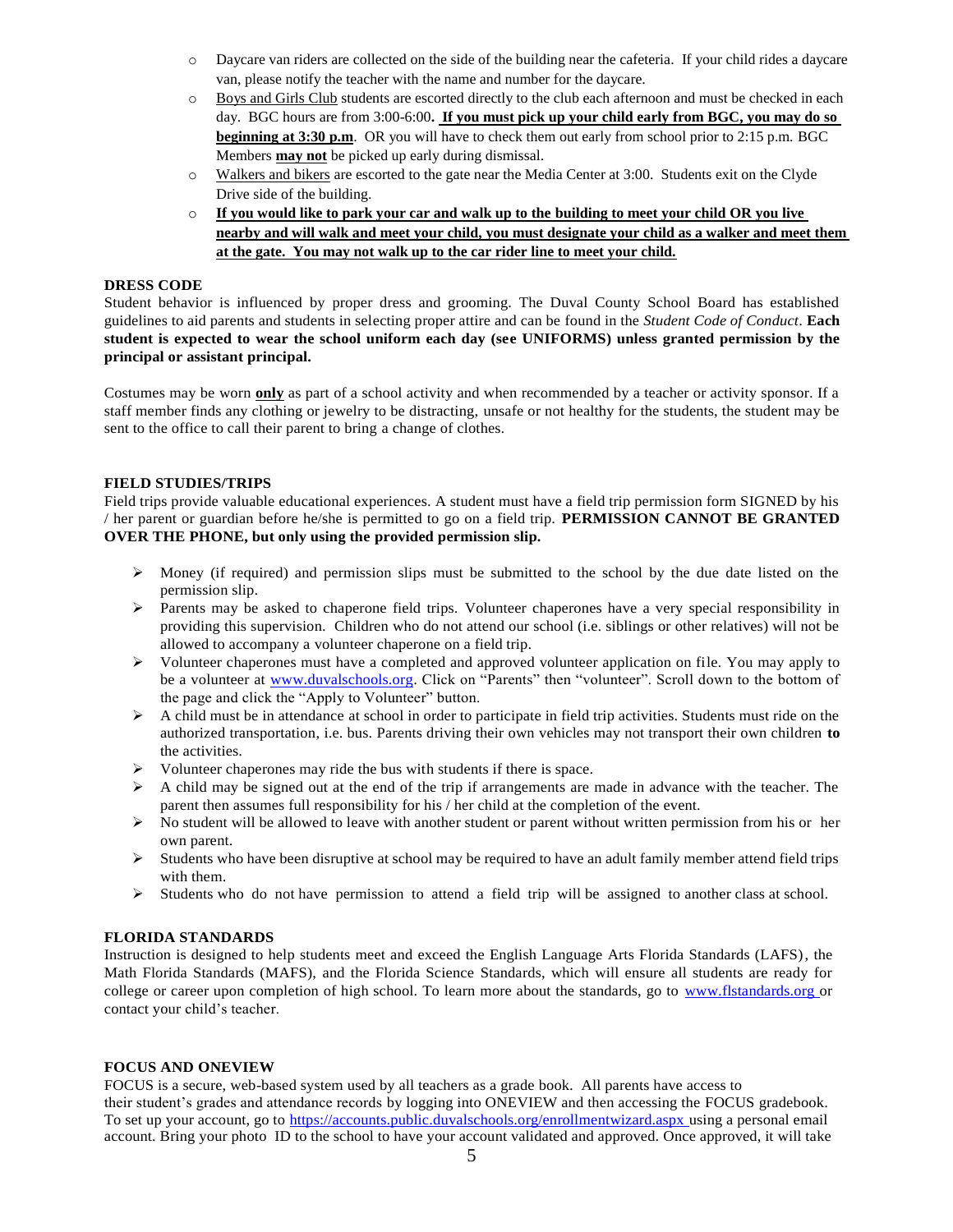24 hours before you can log in to see your child's grades at https://duval.focusschoolsoftware.com.

The Duval County School Board has adopted the following grading scale for all students grades K-12.

| <b>Second through Fifth Grade</b> |               |                                   | Kindergarten through First Grade |                                |
|-----------------------------------|---------------|-----------------------------------|----------------------------------|--------------------------------|
| A                                 | 90-100%       | <b>Outstanding Progress</b>       |                                  | <b>Excellent Progress</b>      |
| B                                 | 80-89%        | Above Average Progress            |                                  | <b>Satisfactory Progress</b>   |
|                                   | 70-79%        | <b>Average Progress</b>           |                                  | Needs Improvement              |
|                                   |               |                                   |                                  | (Lowest Acceptable             |
|                                   |               |                                   |                                  | Progress)                      |
|                                   | $60 - 69\%$   | <b>Lowest Acceptable Progress</b> |                                  | <b>Unsatisfactory Progress</b> |
| Е                                 | 59% and below | Failure                           |                                  |                                |
|                                   |               | Incomplete                        |                                  |                                |

**GRADING SCALE**

# **GUIDANCE**

The school counselor provides guidance services. The primary function is to assist students with their academic, career and personal/social development. This is carried out through classroom programs, individual and small group counseling with students, conferences with parents and teachers, interpreting assessments, referrals to community resources, screening for Gifted programs and working with the Response to Intervention and the Multi-Disciplinary Referral Teams.

#### **HEALTH / ILLNESSES OR ACCIDENTS AT SCHOOL**

When a student is ill or has an accident at school, the teacher will send the child to the office. An office staff member will make the student as comfortable as possible. **A parent will be called using our emergency numbers. It is important that we have an emergency phone number for every student**.

The school clinic does not have facilities to care for a sick child for a prolonged period. The school may only provide limited first-aid treatment and we cannot administer medication without written approval from a parent **and** medical doctor. Please instruct your child to report any injury to the teacher as soon as possible.

#### **Medication at school**

- $\triangleright$  We cannot administer medication without written approval from the parent and medical **doctor.**
- $\triangleright$  In the event that a child is to take medicine during the day, the parent must do the following:
	- a. Sign a Medication Liability Release form and have it filed in the office. **A physician must also sign this form**. ALL medications, including over the counter medicines, must be in the original containers.
	- b. Have a copy of directions for administering the medicine from a licensed doctor or dentist attached to the original prescription container or written directions for non-prescription medications.
	- c. Bring the medicine in the original container to the office so that it may be administered.

**Diseases**: If your child has a communicable disease, he / she must remain at home until after he/she has been treated and released by your doctor. Chicken Pox, Hepatitis, Measles, Mumps, Pinkeye, Ringworm of the scalp or skin, Rubella, Scarlet Fever, and Whooping Cough all require a doctor's attention.

**Head Lice**: **Do not be overly alarmed.** Any child with head lice or nits **may not** attend school by order of the Duval County Health Department. We will do the following:

- 1. Any child found to have head lice or nits will be isolated and sent home. A call will be made to a parent to come pick up the child immediately.
- 2. The child will be excluded from school until he / she is completely free of lice and nits (eggs).
- 3. Other children in the class will be checked for lice.
- 4. A letter will be sent to parents of all the children in the classroom where live lice are found, to inform them of how to detect head lice and its treatment.
- 5. A school employee will examine the child prior to readmission to school. **A parent / guardian must accompany the child for this examination.** Should the child still have lice or nits, he / she MUST leave the school premises for additional treatment.

#### **HOMEWORK**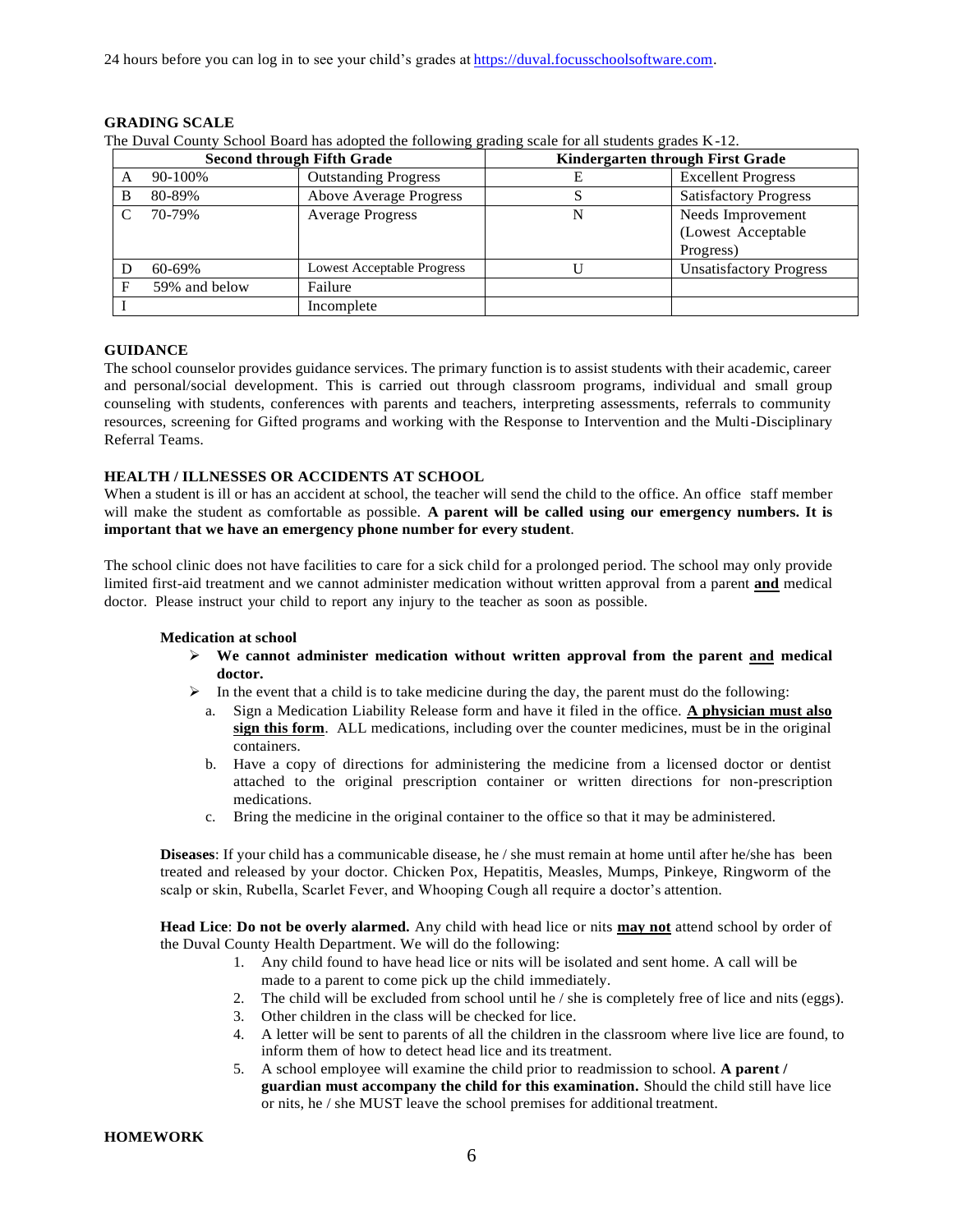*Students who are strong readers are more successful in school, so make sure your child reads daily.* Teachers assign homework to reinforce skills and learning. Please check your child's planner each day to determine the homework that has been assigned. The assignment and amount of work will vary from class to class. It is the responsibility of the student to complete the assignments and bring them to the teacher.

#### **IMMUNIZATION**

Florida Law [Florida Statues 232.032(8) (1)] requires that all students show proof of immunization before admission to school. Students who do not have proof of immunization will be excluded from school until such proof is presented.

#### **INSURANCE**

Student accident insurance may be purchased early in the school year. Information will be provided to parents through the school office. The school has no part in the transaction; the insurance company handles money collection. This is an accommodation for parents who desire to take advantage of low cost insurance.

#### **INTERNET USE**

All schools have Internet accessibility. Parents must give permission for their students to use the Internet at school. A permission form will be provided at the beginning of the school year.

The School Board maintains a website to provide information to parents at: [www.duvalschools.org.](http://www.duvalschools.org/)

#### **LOST AND FOUND**

All found articles should be placed in the designated Lost and Found area. Students' sweaters, coats, hats, gloves and books should be labeled in order to facilitate the return of each article to its rightful owner. Unclaimed articles will be donated to charity.

#### **NEWSLETTERS/NOTICES**

Communication between the school and home is essential. Newsletters and notices will be sent home periodically to keep parents informed of school events and other important information. Please look for these and check our website at [www.duvalschools.org/mlking.](http://www.duvalschools.org/mlking)

#### **OPEN HOUSE**

Open House will be held shortly after the school year begins. We welcome all parents, relatives and visitors to visit our school. We encourage you to meet our faculty and staff and learn more about the school's educational programs.

#### **PARENT / COMMUNITY ORGANIZATIONS**

Your membership counts! All parents and interested individuals are encouraged to participate in parent/community organizations, including PTA and SAC.

- **PTA** Membership dues are donations that help provide special programs and activities for our students and staff. Our PTA is part of the district, state and national PTA.
- $\triangleright$  **SAC** Our School Advisory Committee is made up of parents, staff, business people and citizens of the community. SAC meets at least five times a year and plays an active role in advising school personnel and informing the community of mutual needs and interests. School improvement is a key issue addressed by SAC. Attendance by the public is encouraged at all meetings.

#### **PHYSICAL EDUCATION/RECESS**

All students are expected to participate fully in physical education activities whether the students are with the classroom teacher or a physical education teacher.

Please adhere to the following regarding PE and recess:

- $\triangleright$  Appropriate shoes and clothing are necessary for the students' safety and participation.
- $\triangleright$  Parents should send a note to the teacher if a child has a temporary illness or injury that will limit or prohibit the child's participation in PE or recess. *We cannot accept verbal messages from parents through students.*  **Extended limitations require a written note from a doctor.**
- $\triangleright$  Tell your child's teacher if he/she has asthma or another serious medical condition.
- $\triangleright$  All students are expected to behave appropriately on the playground to maintain a safe environment.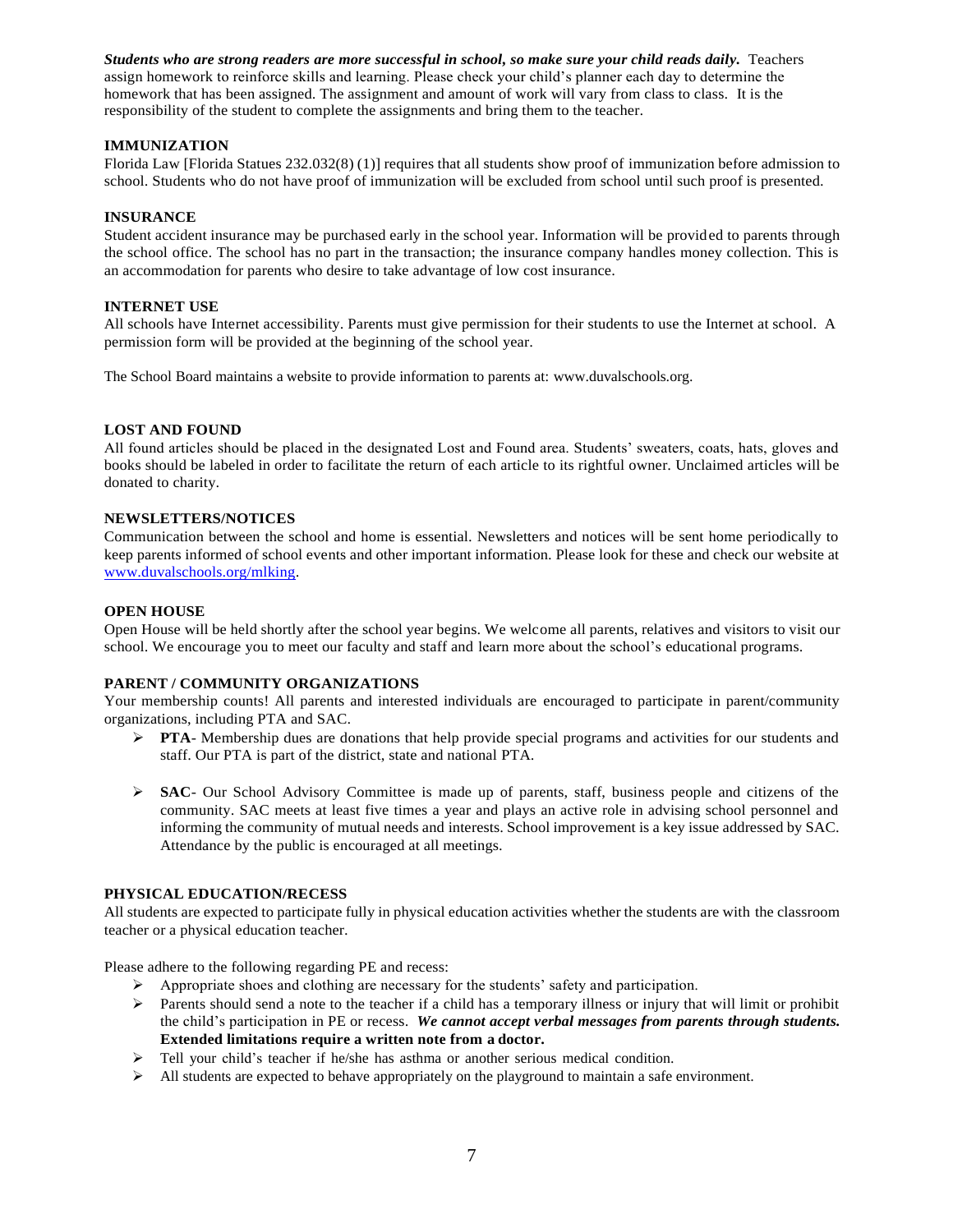#### **PLANNER/AGENDA**

Every student in grades K through fifth is provided with a planner at no cost. The purpose of the planner is to record academic information, such as assignments, project due dates, and assessment dates, as well as to communicate dayto-day information back and forth between school and home. Please use the folder to communicate with the teacher and to help your child keep up with important assignments.

Students are responsible for keeping up with his/her planner. The first planner is provided at no cost; however, if the student loses the planner, the replacement cost is \$5.

#### **PROMOTIONAL REQUIREMENTS**

- KINDERGARTEN GRADE 3 PROMOTIONAL CRITERIA:
	- o Students must demonstrate mastery of reading and math standards.
		- o The State of Florida requires that **all THIRD Graders achieve a score of Level 2 or above** on the Florida Standards Assessment (FSA) for Reading for promotion to Fourth Grade.
- GRADES 4-5 PROMOTIONAL CRITERIA:
	- o Students must demonstrate mastery of standards in language arts, math, and science or social studies.

#### **RAINY DAYS**

Parent and child together should establish a rainy day procedure, so that the child knows automatically what to do after school in the event of bad weather. Our phone system cannot accommodate all of the children who want to use the telephone on rainy days.

#### **REPORT CARDS / SCHOLARSHIP WARNINGS / PROGRESS REPORTS**

- o **Report cards** are issued every nine weeks and should be SIGNED BY THE PARENT AND RETURNED TO THE HOMEROOM TEACHER WITHIN THREE DAYS TO INDICATE THAT YOU HAVE RECEIVED IT. If a report card is lost, send a note to the office and a duplicate card will be sent home.
- o **Scholarship Warnings**: This report is sent to parents by the teachers. This report indicates that the student has fallen below grade level expectations in a particular subject. Upon receipt of this report, the parent should contact the teacher to schedule a conference. THE SCHOLARSHIP WARNING MUST BE SIGNED AND RETURNED TO THE SCHOOL WITHIN THREE (3) DAYS, TO INDICATE THAT YOU RECEIVED IT.
- o **Progress Reports** are used to inform parents about their student's progress toward meeting academic goals. A progress report may be used in conjunction with Scholarship Warnings. Each child will receive at least one progress report at the mid-point of each grading period. PROGRESS REPORTS SHOULD BE SIGNED AND RETURNED TO THE TEACHER TO INDICATE THAT YOU RECEIVED IT.

#### **SAFETY AND SAFETY PATROLS**

- o Show your child the safest route to school and / or the bus stop. Students are to cross roads at intersections or crosswalks only.
- o The Safety Patrol students perform a valuable service to our school by assisting students. Parents are asked to follow directions from Safety Patrols and staff while at school. All adults and students should respect these students who are working for the safety of all persons at school.

#### **SCHOOL PARTIES**

- o School Board Policy states that two class parties per year may be held during school hours. Class parties will be held just before the winter break and at the end of the school year.
- o Special treats for birthdays or holidays should be arranged in advance with the teacher and must be served in the cafeteria during lunch time.

#### **SMOKING**

All Duval County Public School properties are smoke-free. Smoking is prohibited in the building(s) **and** on school grounds.

#### **STUDENT SERVICES**

Our District Student Services Office offers many services that assist students in their educational development. This division extends its services to schools through the following units: School Psychology Services, Social Work Services, and School Health Services.

#### **SUPPLIES**

Personal supplies such as notebooks, pencils and other consumable supplies used by the student are the responsibility of the parent. Teachers will notify you at the beginning of the year of supplies needed. Supply lists can be found in the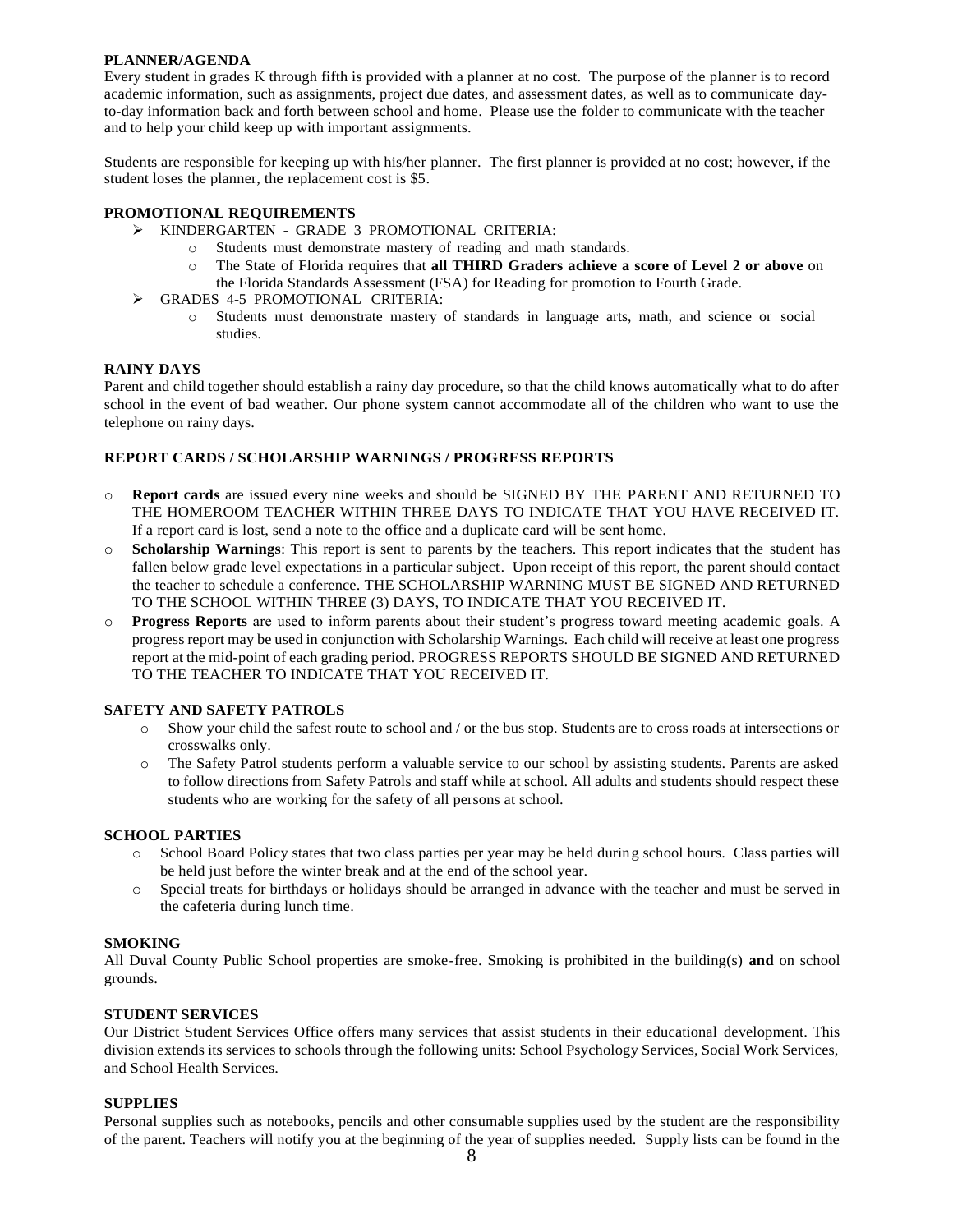#### **TARDY / EARLY OUT**

- o **It is the responsibility of parents to ensure students arrive at school on time.** School begins at 8:30 a.m. Students may enter their rooms when the first bell rings at 8:25 a.m.
- Students are tardy if they are not present at the time of the tardy bell at 8:30.
- o Early check out is defined as a parent or guardian signing out a child before the end of the school day.
- o Six unexcused tardies or early check-outs will result in the parents being referred to the Attendance Intervention Team.
- Students will not be recognized for the perfect attendance award when they have three or more unexcused tardies or three or more unexcused early checkouts.

#### **VISITORS**

**Visitors are always welcome!** For the safety of our students, **all visitors are required to sign in and out** in the Main Office and **present a valid ID**. Visitors and volunteers must wear a visitor's badge at all times to help us maintain security for our students**.** Adults should model appropriate dress and behavior when visiting school.

#### **VOLUNTEERS**

State Regulations require that all volunteers have a background check. This is for the safety of ALL of our students. Forms are available in the Main Office.

- o You may apply to be a volunteer at [www.duvalschools.org.](http://www.duvalschools.org/) Click on "Parents" then "volunteer". Scroll down to the bottom of the page and click the "Apply to Volunteer" button.
- o *Volunteers provide essential services to our school and are most welcome*.
- o A Volunteer Orientation meeting will be held to familiarize volunteers with guidelines and procedures. When you come into the building for volunteer work, **always sign in and out in the Volunteer Book** located in the front office and always wear your badge.
- o Your volunteer hours help us win recognition from the State Department of Education.

#### **WEAPONS**

Absolutely NO REAL, FACISIMILE or TOY weapons are permitted on school grounds, during school activities or on school transportation.

#### **WITHDRAWALS**

We encourage you to notify the office at least three days in advance of a student's withdrawal date. This will allow time for us to complete records and other necessary details. All bills should be paid before the withdrawal date. All library books and textbooks must be returned to the appropriate person(s).

#### **[WWW.DUVALSCHOOLS.ORG](http://www.duvalschools.org/)**

For the latest information about Duval County Public Schools, including calendars and links to school sites, log on to duvalschools.org. Changes in policies and procedures, newsletters and coming events are prominently displayed. You may also use this site to contact School Board Members and School District personnel.